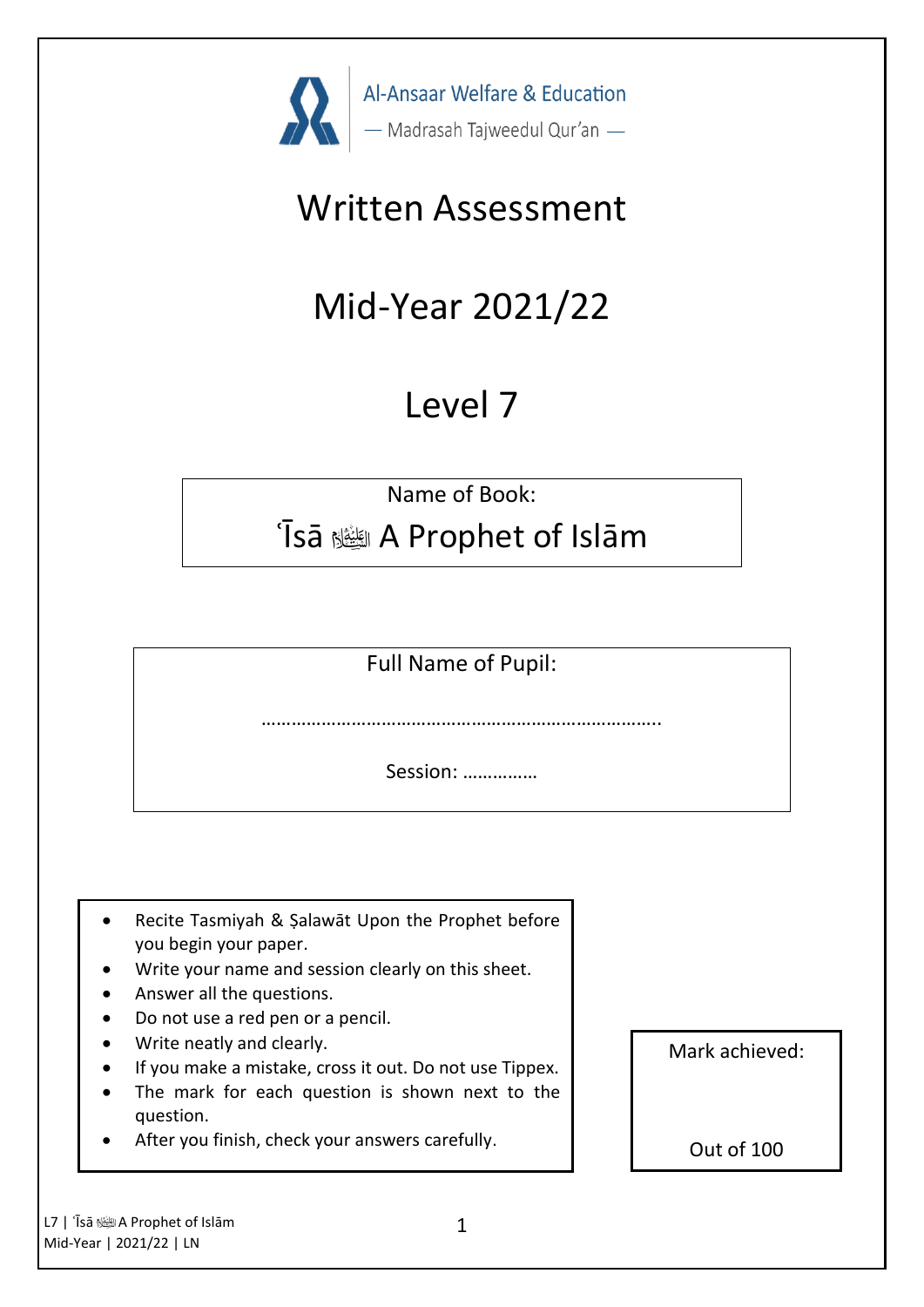1. Match the boxes by drawing a line: (10)

| 'Imrān         |
|----------------|
| Khādim         |
| <b>Maḥyā</b>   |
| Mary           |
| Hawāriyyīn     |
| Masjid Al-Aqșā |
| 'Īshā'         |
| Dajjāl         |
| Zakariyyā ﷺ    |
| Imām Mahdī     |

| 'Imrān                  | Head of the Khadims                             |
|-------------------------|-------------------------------------------------|
| Khādim                  | Name of the Holy Mosque<br>in Jerusalem         |
| <b>Yaḥyā</b> الطِّيَّةِ | A descendent of Fāṭimah                         |
| Mary                    | Cousin of Maryam                                |
| Hawāriyyīn              | Daughter of Hannah and<br>'Imrān                |
| Masjid Al-Aqşā          | The Antichrist                                  |
| 'Īshā'                  | <b>Disciples</b>                                |
| Dajjāl                  | A very pious saint who<br>was married to Hannah |
| الطِّيْعُلا Zakariyyā   | Arabic word for custodian                       |
| Imām Mahdī              | Aunt of Maryam                                  |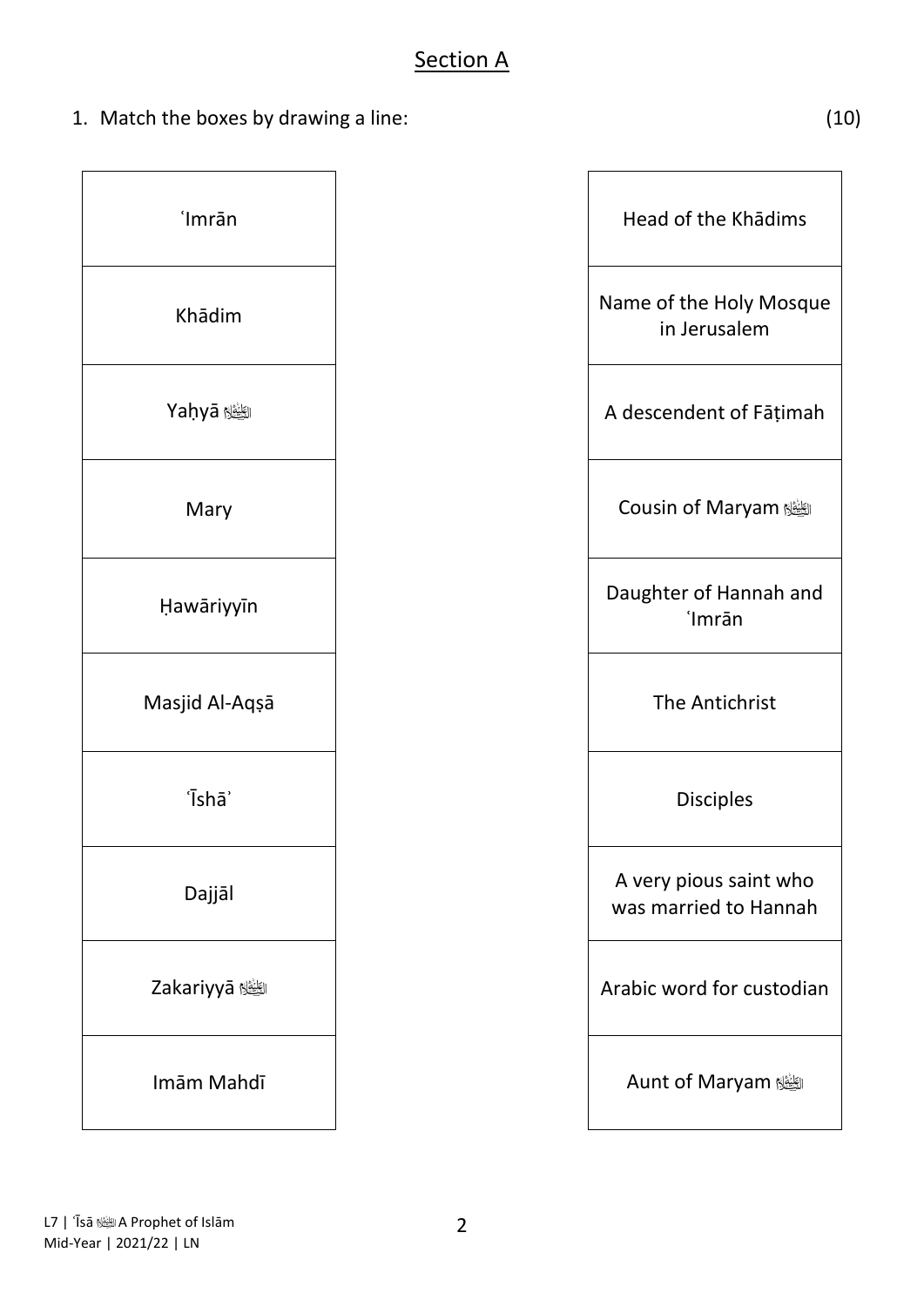| 2. What did Hannah vow to do when she found out she was expecting a child?               | (2)         |
|------------------------------------------------------------------------------------------|-------------|
| Why was Hannah confused and distressed after the birth of her baby?                      | (2)         |
| 3. What was the prayer of Zakariyyā آلِيَّيَّةِ؟                                         | (1)         |
| 4. What sign was given to Zakariyya 4 $\ddot{\mathbb{Z}}$ to show the coming of his son? | (1)         |
| 5. Fill in the blanks using a suitable word:                                             | (10)        |
|                                                                                          |             |
| form.                                                                                    |             |
| Maryam ﷺ left Bayt Al-Maqdis and came to a mountain<br>d)<br>                            | known<br>as |
|                                                                                          |             |

Total Marks: /26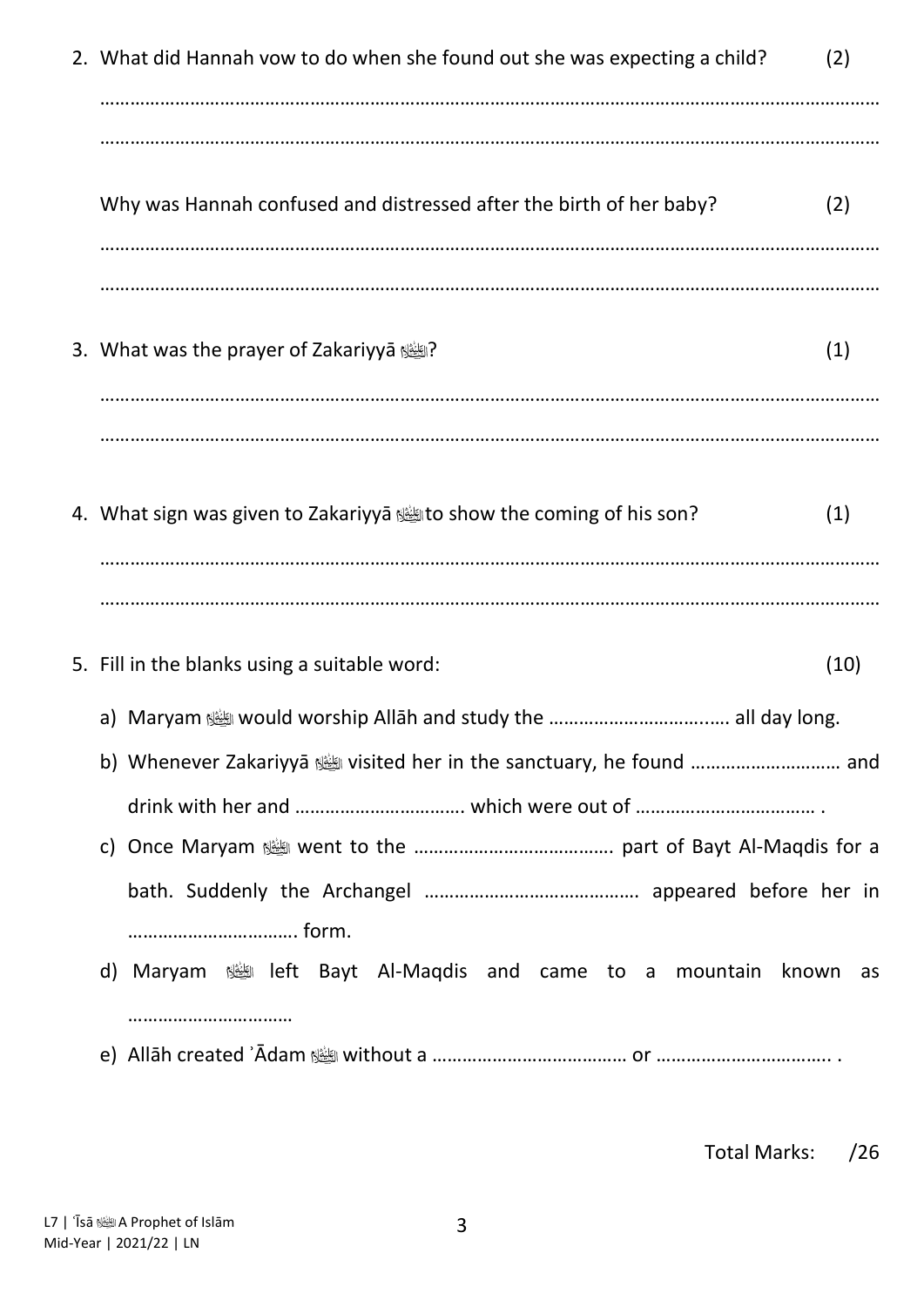#### Section B

1. Complete the following sentences: (2)

After the birth of `Īsā رائِعْة, Maryam's الشَّالة greatest worry was...

…………………………………………………………………………………………………………………………………………

Angel Jibrā'īl *was* advised Maryam **was if she was to meet anyone, she must say**...

…………………………………………………………………………………………………………………………………………

2. List any three things ʿĪsā said as a baby: (3)

| ำ |  |
|---|--|
| າ |  |
| 3 |  |

#### 3. Complete the table by ticking True or False: (5)

|                | Statement                                                                           | <b>True</b> | False |
|----------------|-------------------------------------------------------------------------------------|-------------|-------|
|                | At the time of 'Isa stime scholars used the Tawrah as a means<br>of earning money.  |             |       |
| $\overline{2}$ | Allāh gave 'Īsā ﷺ Allāh gave 'Īsā الشَّاء a holy book called the Injīl.             |             |       |
| 3              | Through 'Isa رائِعُة, Allāh informed the people about the final<br>Prophet Muḥammad |             |       |
| $\overline{4}$ | Wany of those who accepted the call of 'Isa were the rich and<br>powerful.          |             |       |
| 5              | Some people rejected the miracles of 'Isa stream', and said it was<br>magic!        |             |       |

4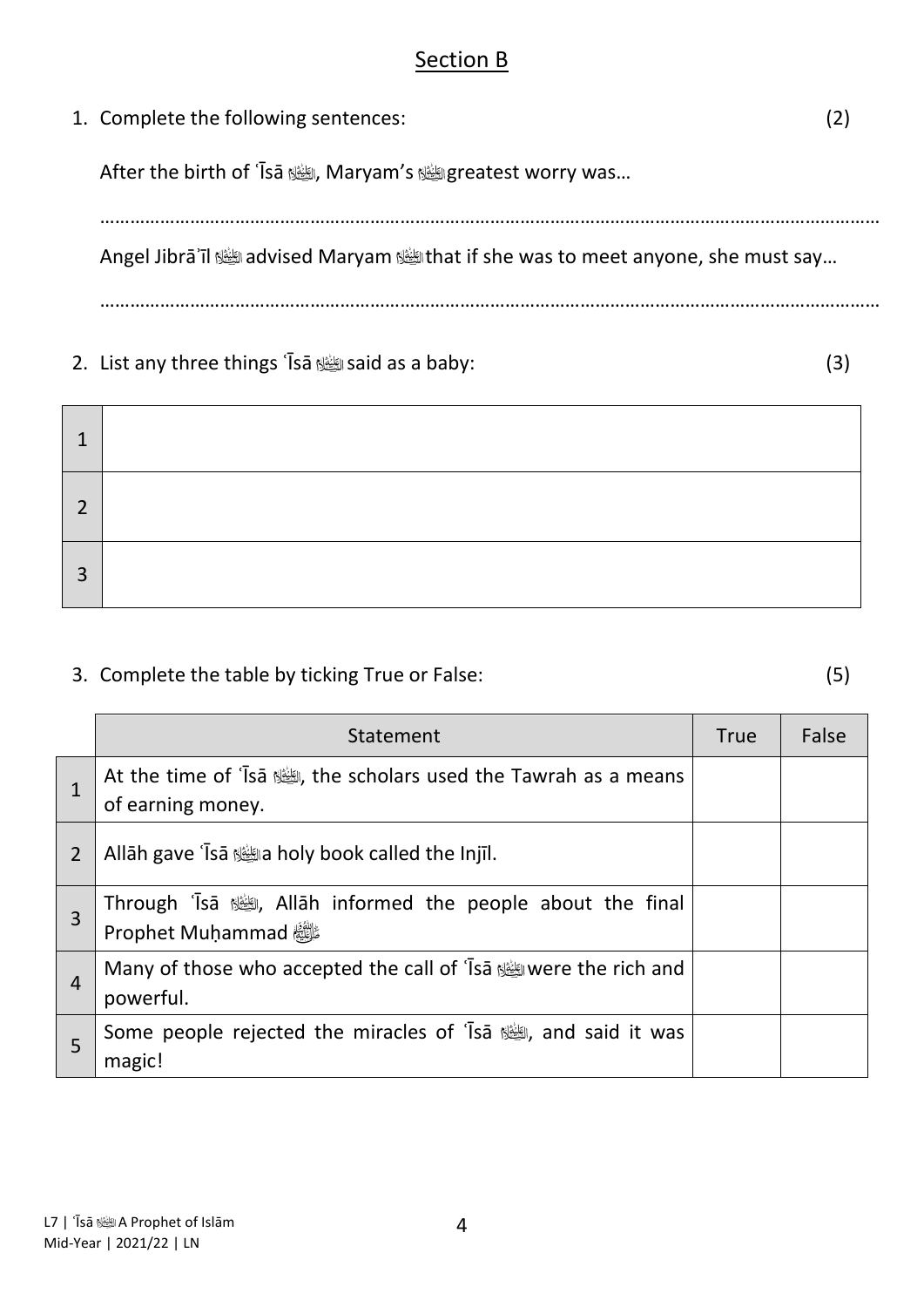#### 4. List any five miracles of ʿĪsā ? (5)

| $\mathbf{1}$   |  |
|----------------|--|
| $\overline{2}$ |  |
| $\overline{3}$ |  |
| $\overline{4}$ |  |
| 5              |  |

#### 5. Fill in the blanks using the words provided below: (5)

| Popularity | Threat | Romans   | Falsehood | Pilate |
|------------|--------|----------|-----------|--------|
| Jews       | Arrest | Damascus | Home      | Jewish |

- a) ʿĪsā did not have a ………………………. nor was he married.
- b) His …………………………….. grew in leaps and bounds and the …………………………… leaders could not tolerate this.
- c) During that time the country was ruled by the …………………………………. .
- d) The …………………………… came to the governor of …………………………………. whose name was ………………………………… and said, "ʿĪsā is a …………………………… to the government."
- e) The ………………………………. convinced the governor and he immediately ordered the …………………………….. of ʿĪsā .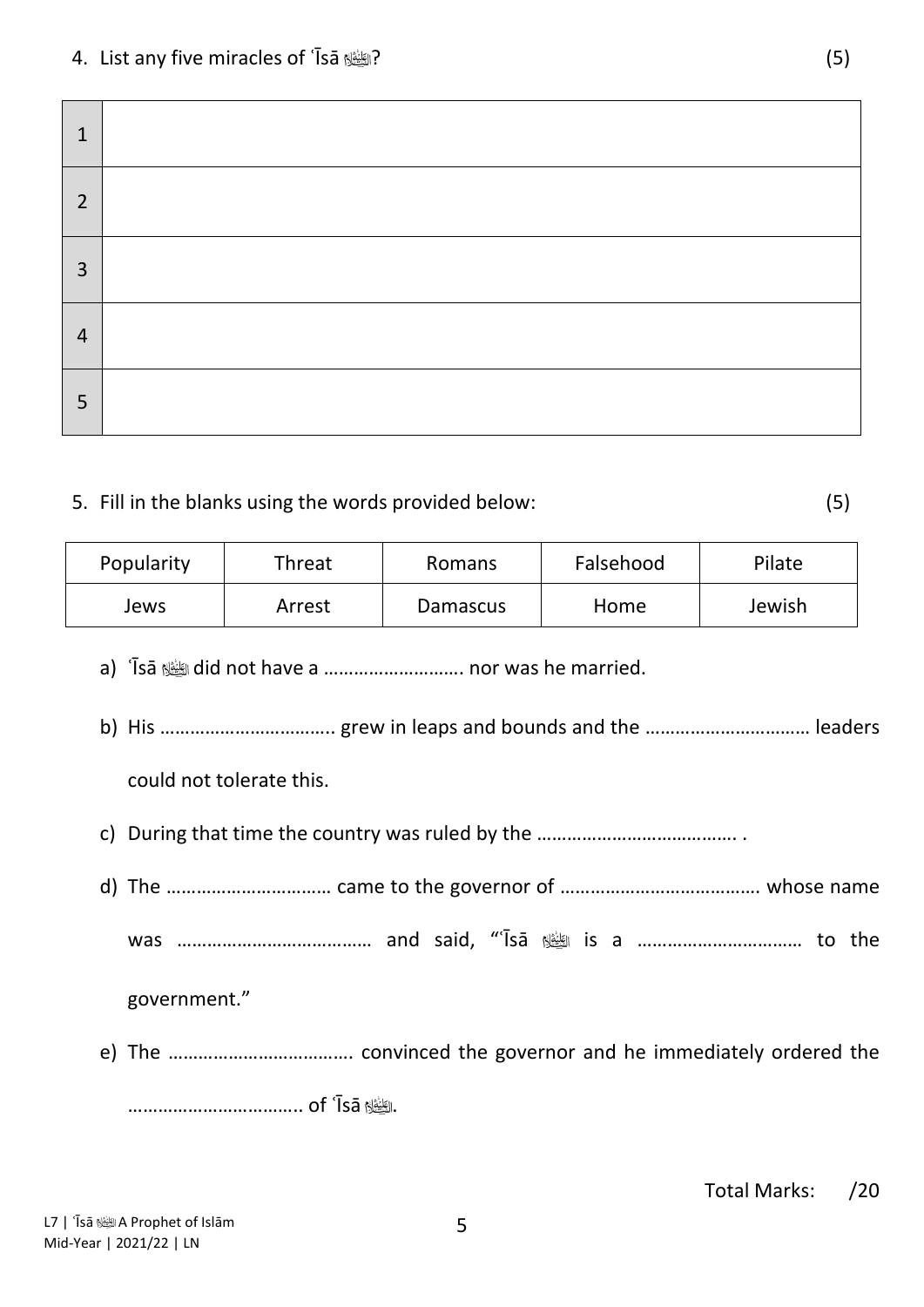#### Section C

1. Multiple Choice. Circle the correct answer: (6)

#### *Who surrounded the house of ʿĪsā ?*

- a) The Ḥawāriyyīn
- b) The Soldiers
- c) The Khādims

#### *What happened to the man who entered the house of ʿĪsā ?*

- a) His face changed to look like that of ʿĪsā
- b) His face changed to look like that of another one of his people
- c) Nothing happened to him

#### *Who was arrested?*

- a) ʿĪsā
- b) The soldier that went in to search for 'Isa
- c) They could not find anyone

#### *What did Allāh do to ʿĪsā ?*

- a) Saved him by allowing him to escape
- b) Saved him by raising him to the heavens
- c) He was crucified

### *Which of the following statements is true?*

- a) ʿĪsā was very tall in height
- b) The Prophet met ʿĪsā during the night of Miʾrāj
- c) ʿĪsā has died a physical death

#### *When will* ʿĪsā *come back to the earth?*

- a) Before the Day of Judgement
- b) After the Day of Judgement
- c) On the Day of Judgement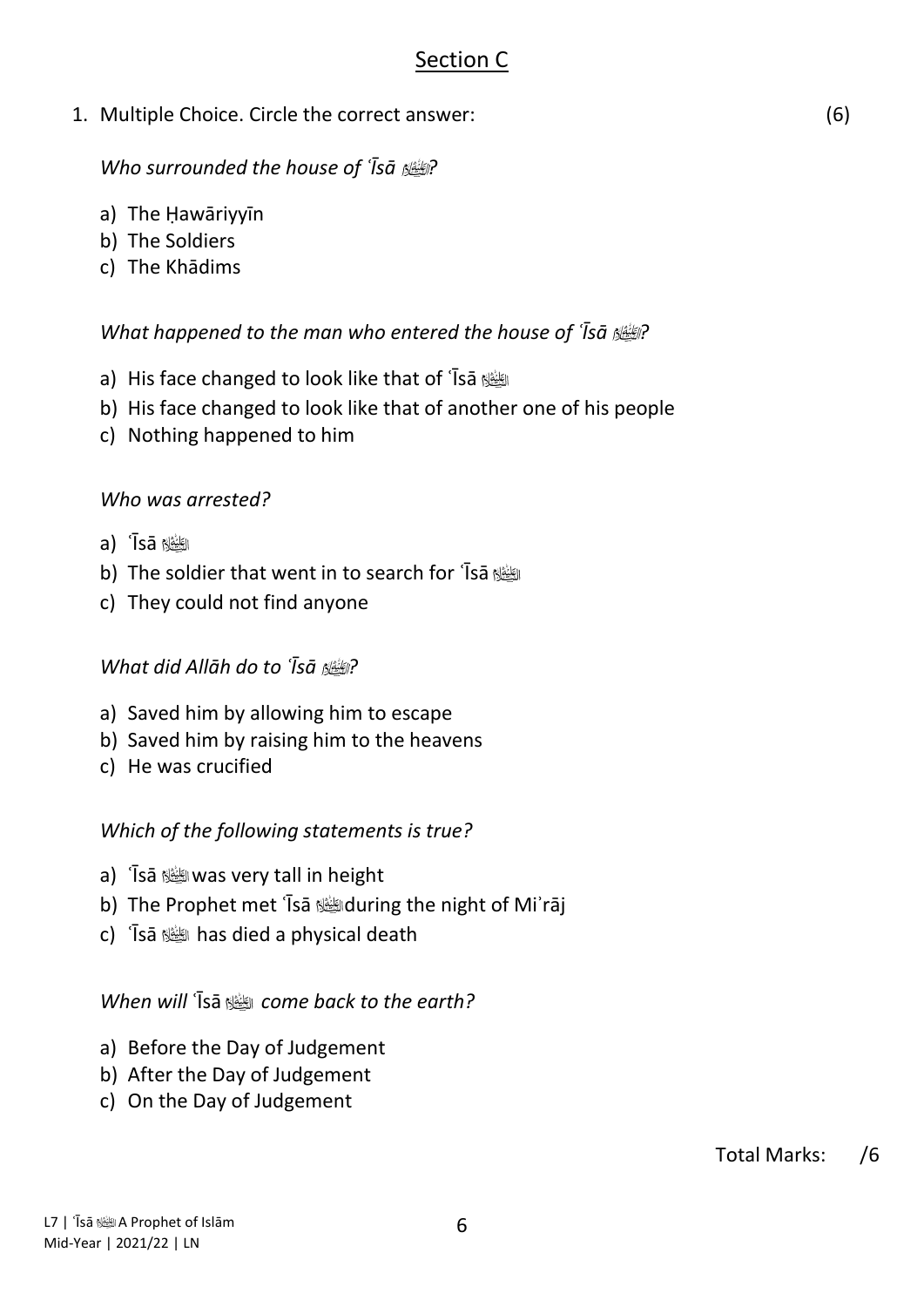#### Section D

| 1. Put the following signs of the Day of Judgement in order: | (4) |
|--------------------------------------------------------------|-----|
|                                                              |     |

| Signs of the Day of Judgment | Order |
|------------------------------|-------|
| Descent of 'Isa              |       |
| Imām Mahdī                   |       |
| Ya'jūj and Ma'jūj            |       |
| Coming of Dajjal             |       |

### 2. Complete the table relating to *Imām Mahdī*: (5)

| Question                                  | Answer |
|-------------------------------------------|--------|
| He will be a descendant of<br>whom?       |        |
| Where will he be born?                    |        |
| What will his name be?                    |        |
| What will be the names of his<br>parents? |        |
| What lands will he conquer?               |        |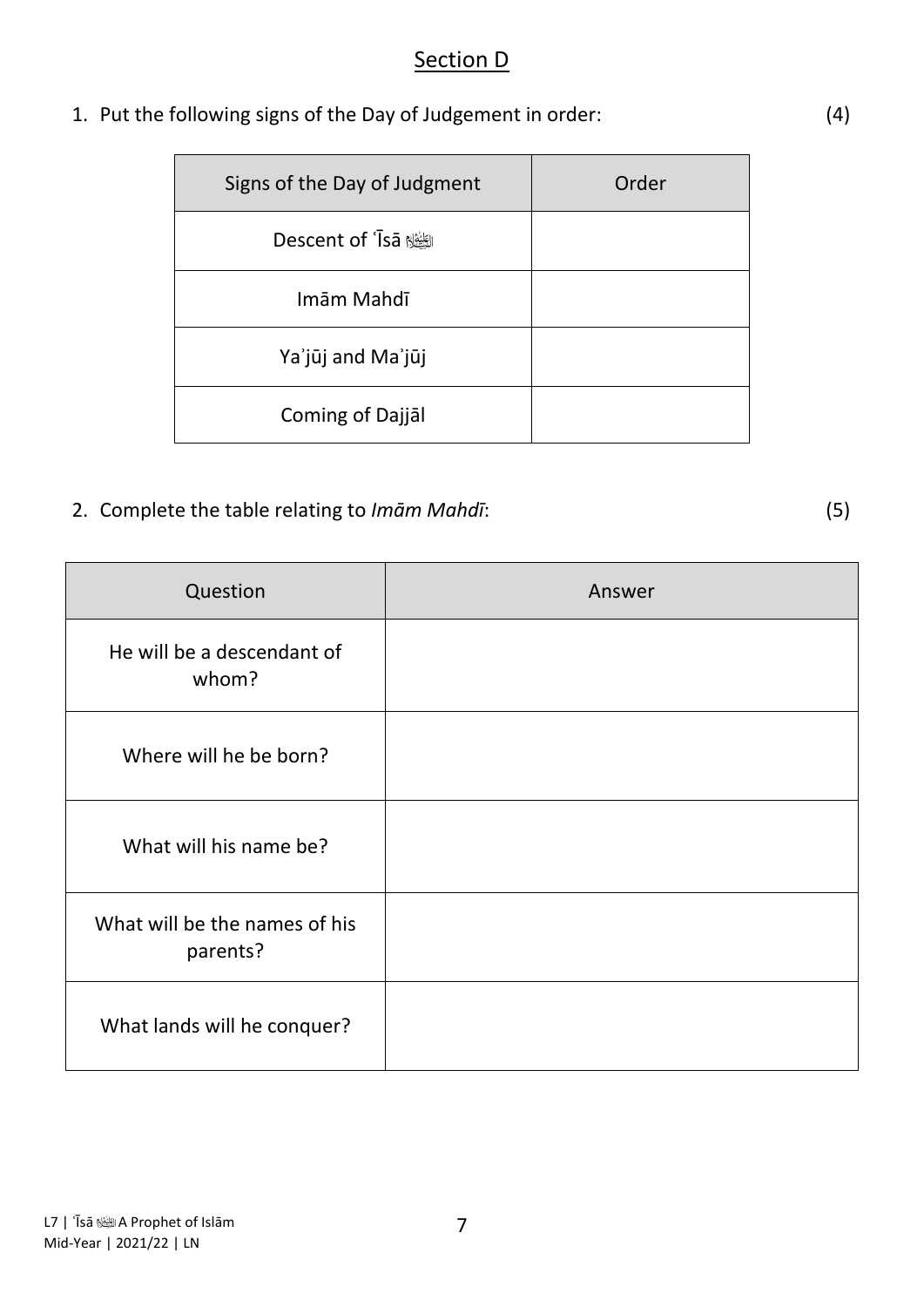| Question                                                                             | Answer |
|--------------------------------------------------------------------------------------|--------|
| Where will he appear? (1)                                                            |        |
| Which group of people will he be<br>from? $(1)$                                      |        |
| Describe his eyes / eyesight. (2)                                                    |        |
| What will be written on his<br>forehead? (1)                                         |        |
| What two things will he claim to<br>be? (1)                                          |        |
| What is the name of the place<br>where seventy thousand jews will<br>join him? $(1)$ |        |
| List any two tricks he will show:<br>(2)                                             |        |
| Which two places will he not be<br>able to enter? (1)                                |        |
| Why will he not be able to enter<br>these two places? (1)                            |        |
| Who will eventually kill Dajjāl? (1)                                                 |        |
| Where will Dajjāl be killed? (1)                                                     |        |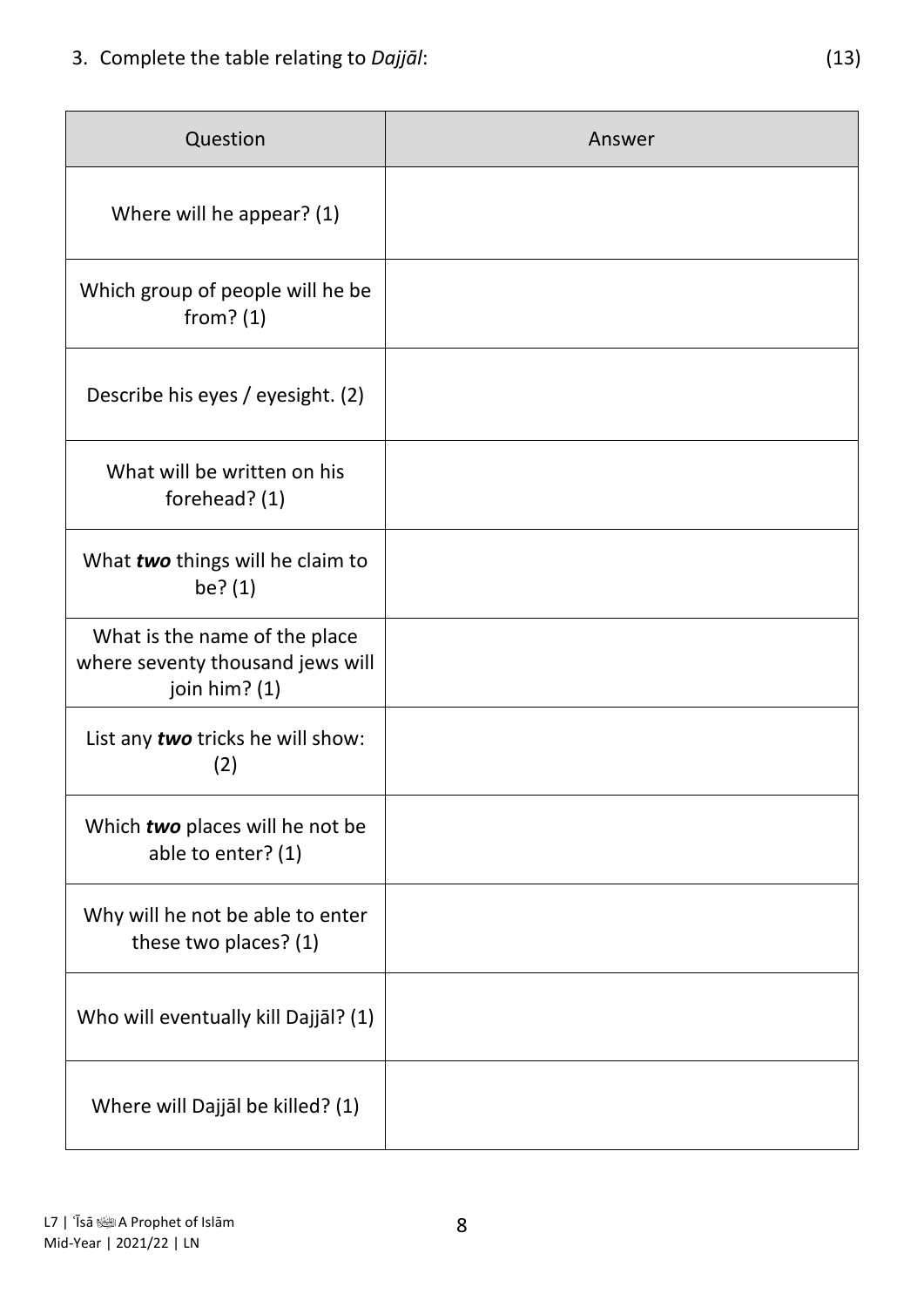4. Complete the table by ticking True or False: (12)

|                | Statement                                                                               | <b>True</b> | False |
|----------------|-----------------------------------------------------------------------------------------|-------------|-------|
| $\mathbf{1}$   | After the killing of Dajjal, people will live in peace and harmony.                     |             |       |
| $\overline{2}$ | After the killing of Dajjāl, not a single disbeliever will remain on<br>earth.          |             |       |
| 3              | After the killing of Dajjāl, everyone will embrace Islām.                               |             |       |
| $\overline{4}$ | During the rule of Imam Mahdi, Gog and Magog will appear.                               |             |       |
| 5              | After the passing away of Imam Mahdi, there will be no ruler.                           |             |       |
| 6              | Gog and Magog will create peace in the world.                                           |             |       |
| $\overline{7}$ | and the Muslims will take protection on Mount Tūr. ﴿ وَاللَّهُ وَإِنَّ الْمَسْتَلَامُ آ |             |       |
| 8              | 'Īsā ﷺ will destroy Gog and Magog.                                                      |             |       |
| 9              | 'Īsā ﷺ will rule for fourteen years.                                                    |             |       |
| 10             | 'Īsā ﷺ will marry but have no children.                                                 |             |       |
| 11             | 'Isā ﷺ will be buried in a graveyard in Makkah.                                         |             |       |
| 12             | A few years after the death of Imam Mahdī, Qiyamah will come.                           |             |       |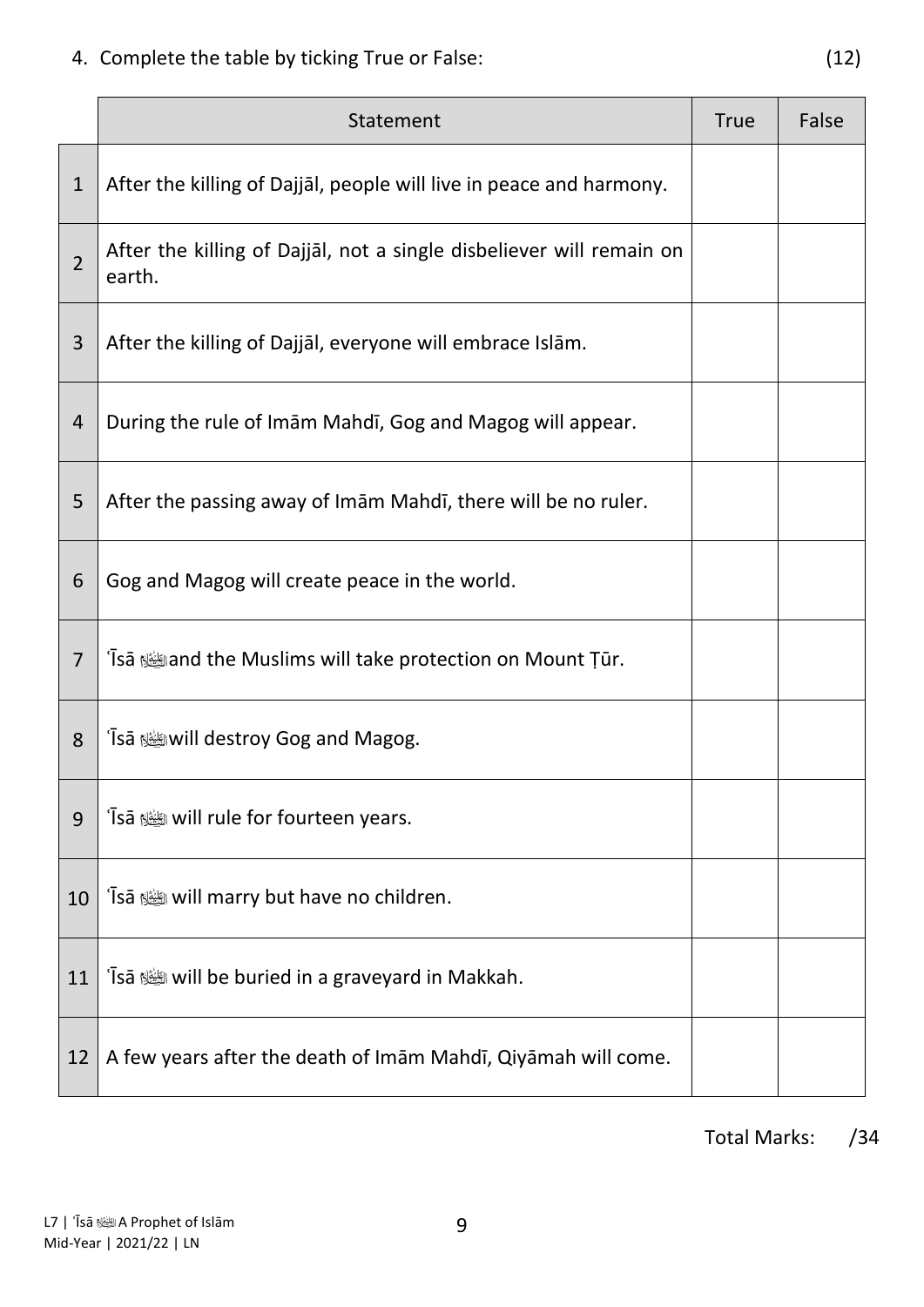### Section E

1. During the rule of 'Isa stime will be goodness and blessings on the earth. List any three examples of this: (3)

| ◠ |  |
|---|--|
| 3 |  |

2. Is the following statement true or false? Explain you answer: (3)

ʿĪsā is the final Prophet, as he will return to the world once again.

|    | Circle your answer                                           | <b>True</b> | False |     |
|----|--------------------------------------------------------------|-------------|-------|-----|
|    |                                                              |             |       |     |
|    |                                                              |             |       |     |
|    |                                                              |             |       |     |
|    |                                                              |             |       |     |
|    |                                                              |             |       |     |
|    |                                                              |             |       |     |
|    | 3. What are the two main objectives of 'Isa's suppostleship? |             |       | (2) |
|    |                                                              |             |       |     |
|    |                                                              |             |       |     |
| b) |                                                              |             |       |     |
|    |                                                              |             |       |     |